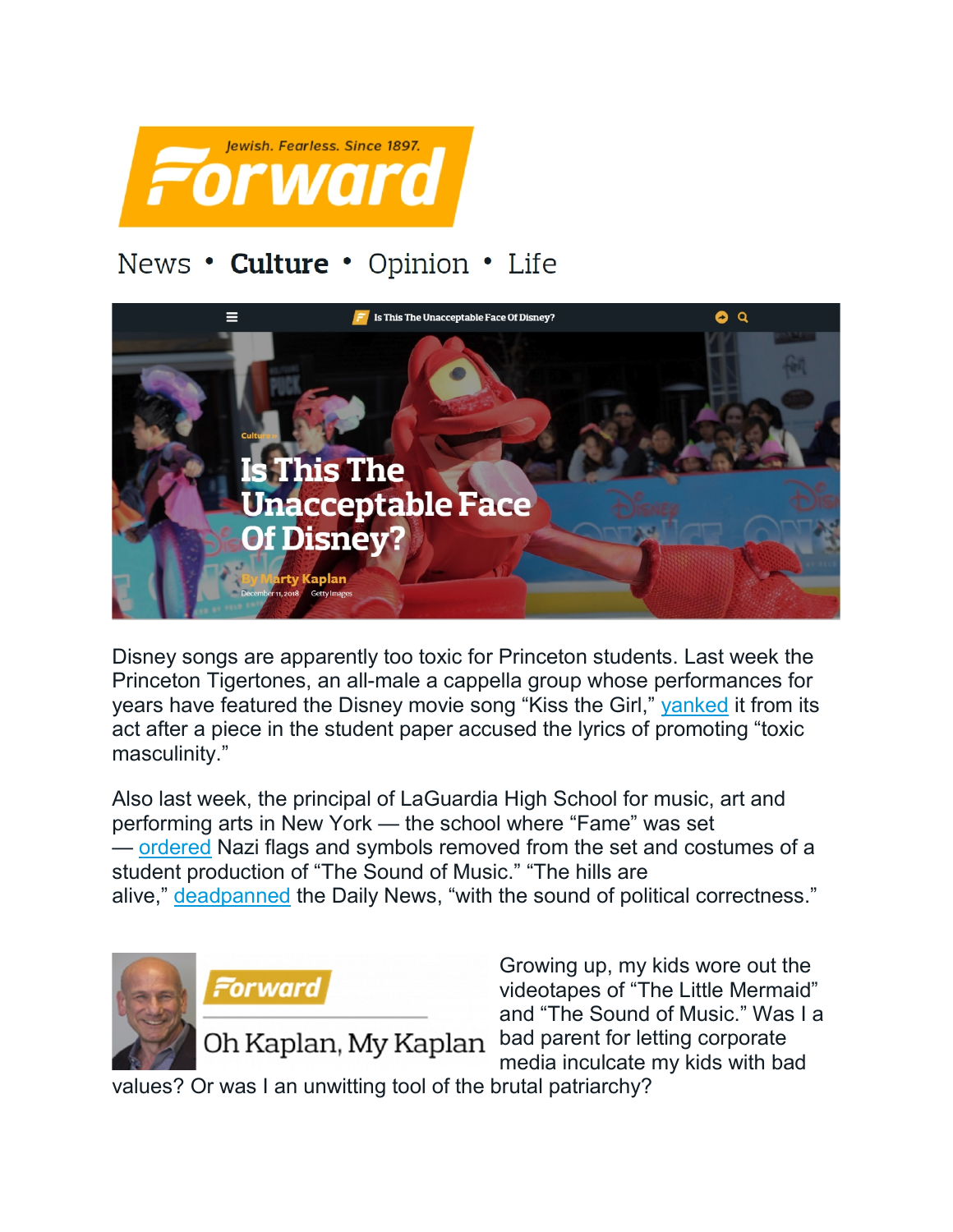Or have we all just lost our minds?

Or maybe there's something to learn from banning crab songs from a Disney animated musical and censoring swastikas from a period Broadway musical about the Third Reich.

In 1988, Jeffrey Katzenberg, the head of the movie division of Walt Disney Studios, asked me to do overnight notes on the script for "The Little Mermaid." I was then a vice president of production at Disney — I had a great title but was still a greenhorn in the industry, with only a few years' on-the-job training in live-action features and none in animation. Notes, the bane of a screenwriter's life, are memos from studio executives noting problems, asking for fixes and pretending that the asks aren't orders.

Katzenberg had the genius idea that animation was the perfect platform for a new golden age of Broadway musicals. For "The Little Mermaid," the first of a long run of Disney animated hits, writers John Musker and Ron Clements turned Hans Christian Andersen's dark fairy tale into a charming romantic comedy, and Katzenberg brought in composer Alan Menken and lyricist Howard Ashman to transform the screenplay into a break-into-song musical.

I had only one problem with "The Little Mermaid," a plot inconsistency. In the story, Ursula, the sea-witch, makes a deal with Ariel, a mermaid princess. In exchange for giving up her beautiful voice, Ariel gets to take on a human form. The catch: If within three days Ariel doesn't receive the kiss of true love from Prince Eric, the human she pined for, she would forfeit her land legs and fall forever into Ursula's clutches. But wait — if Ariel could sign that contract with Ursula, in perfect penmanship, why couldn't she also write a note to Eric telling him what the deal was? If Sebastian, the Jamaican-accented crab, could sing, "Kiss the Girl" into Eric's ear, why couldn't he also clue the prince in about the ticking clock?

I don't know if Musker and Clements blew off my notes, or if they even saw them, but the script I read was the movie that got made, and I'm unaware of any harm done by that inconsistency to its box office grosses or to its viewers' subsequent SAT scores. But even if I'd had weeks to find fault with the script, I'm certain I'd never have come up with "toxic masculinity."

If you've seen the movie, you'll recall the "Kiss the Girl" scene. Ariel, in a rowboat with her dreamboat, has lost her voice, but she looks at Eric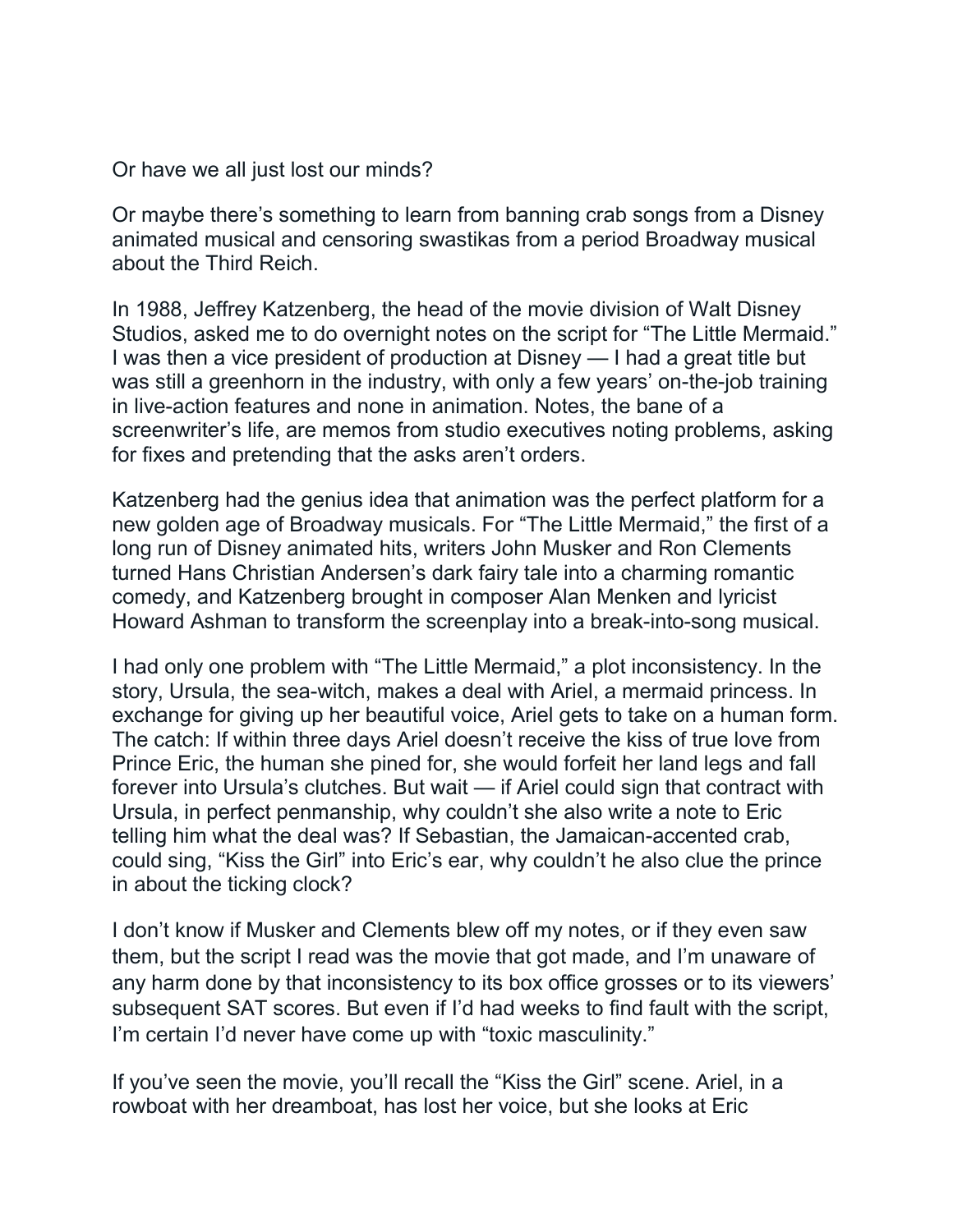longingly, puckering up. Yet the prince is too shy to meet her lips with hers. "Yes, you want her," sings Sebastian.

*Look at her, you know you do It's possible she wants you too There's one way to ask her It don't take a word, not a single word Go on and kiss the girl*

But those lyrics, charged a sophomore in a Daily Princetonian [column,](http://www.dailyprincetonian.com/article/2018/11/dear-tigertones-please-stop-singing-kiss-da-girl) "unambiguously encourage men to make physical advances on women without obtaining their clear consent." She also objected to how the Tigertones have traditionally performed it, which involves inviting a female audience member to decide whether a man from the crowd can kiss her and there she may have a point. But her critique rests not on its performance, but on how "misogynistic" the song itself is.

"Kiss the Girl," she wrote, "launches a heteronormative attack on women's right to oppose the romantic and sexual liberties taken by men." It implies, she argued, "that not using aggressive physical action to secure Ariel's sexual submission makes Eric weak," and "that masculinity is contingent on the domination of women. This attitude can catalyze violent tendencies toward, and assault against, women."

Thanks to Google, I've also learned that the way "The Little Mermaid" valorizes legs over tail fins promotes [body-image dysmorphia](http://whatculture.com/film/10-beloved-disney-characters-serious-mental-health-issues?page=11) in girls; that its male characters [dominate the dialogue,](https://www.washingtonpost.com/news/wonk/wp/2016/01/25/researchers-have-discovered-a-major-problem-with-the-little-mermaid-and-other-disney-movies/?utm_term=.651f36aa859f) speaking 68% of the time; and that it "uses the social and historical construct of race to create characters that [perpetuate racial stereotypes.](https://thelittlemermaidcontroversy.wordpress.com/)" The fish in Sebastian's Afro-Caribbean calypso-singing fish chorus turn out to have "clearly African-American voices," their "drooping eyes" and "large lips" making them look like black musicians and singers. So "the only non-white characters in the film… are all lower class with no position of power."

Is she arguing that Sebastian is a crab of no power, or of dangerously misogynist power?

Entertainment models behavior that can influence audiences. Sexism, racism and plenty of other –isms have cast long shadows on popular culture, and sensitizing ourselves to the politics of our narratives is healthy.